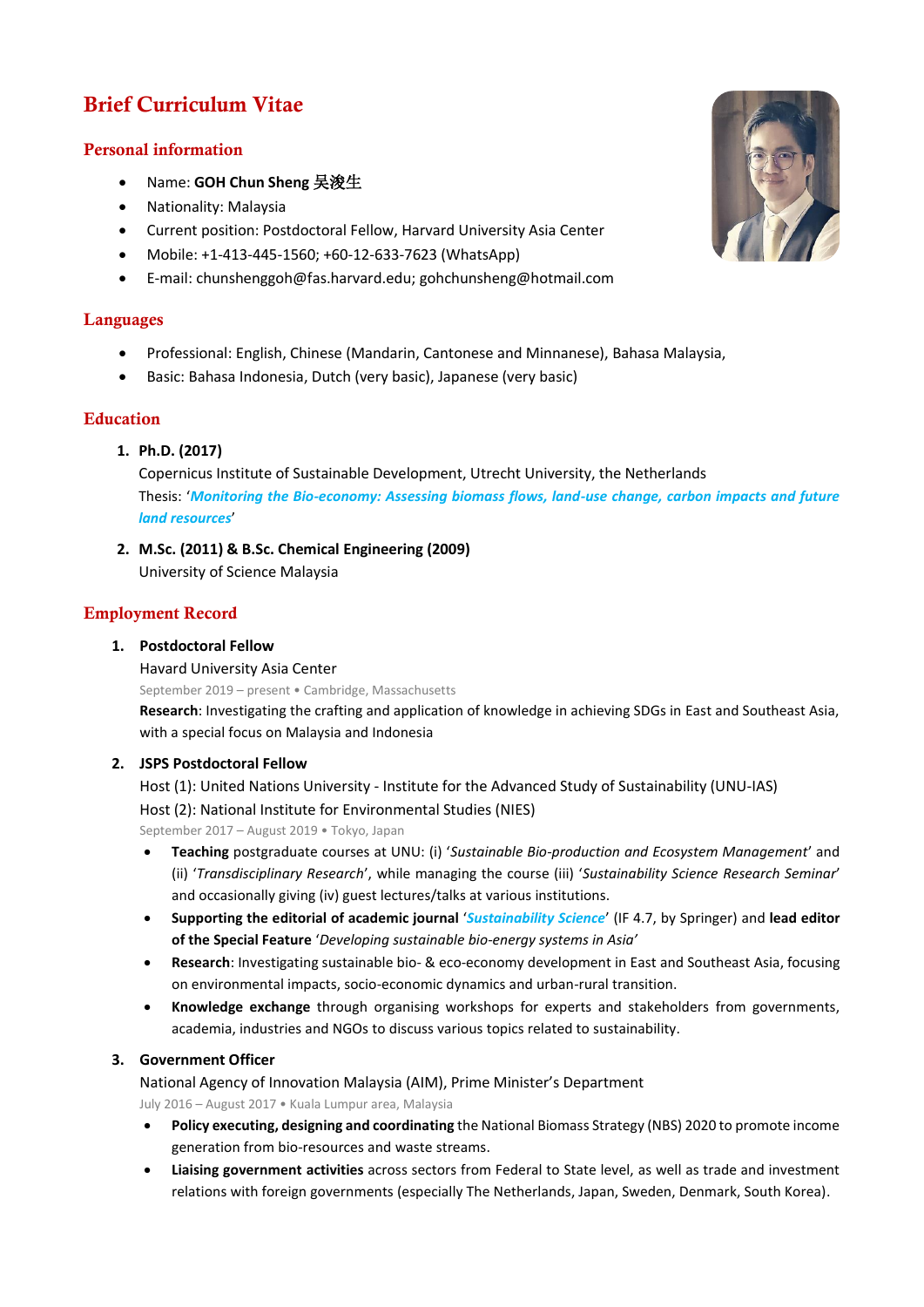# **4. Researcher**

#### Copernicus Institute of Sustainable Development, Utrecht University

August 2011 – June 2016 • Utrecht, The Netherlands Key projects:

- '*Large-scale Investments in Food, Fibre, and Energy: Options for the Poor*' (2013-2016): Investigating environmental impacts associated with international trade of agricultural products. Funded by Department for International Development of United Kingdoms (DfID).
- '*Monitoring bio-based economy in the Netherlands*' (2011-2016): Developing a monitoring framework for the Netherlands Enterprise Agency (RVO), Ministry of Economic Affairs.

# **5. Visiting researcher**

Centre of International Forestry Research (CIFOR) November 2014 – February 2015 • Bogor, Indonesia

#### **6. Task Manager**

International Energy Agency (IEA) Bioenergy Task 40: Sustainable biomass markets and international bioenergy trade August 2011 – July 2016 • Utrecht, The Netherlands

- **Coordinating and managing** dissemination activities, e.g. editing reports, managing website and composing newsletters.
- **Organising** international business meetings, workshops and conferences with multiple stakeholders in various locations with local partners across the world.
- **Editing** a range of research reports as well as a hardcover book published by Springer.

#### **7. Practicum – Australia Awards Scholar**

School of Chemical Engineering, University of New South Wales February 2011 – August 2011 • Sydney, Australia

# **8. Visiting researcher**

University Henri Poincare / Université de Lorraine, France June 2009 – Sep 2009 • Nancy, France

# Selected publications

# **Refereed journal papers (sort by year)**

- 1. Goh CS (2020) Transforming exploitative land-based economy: The case of Borneo. Environmental Development. In Press.
- 2. Goh CS, Aikawa T, (…) Yamagata Y, Osamu S (2020) Rethinking sustainable rural development with bioenergy in Japan: Decentralised systems supported by local forestry biomass. Sustainability Science. In Press.
- 3. Junginger M, Koppejan J, Goh CS (2019) Sustainable bioenergy deployment in East and South East Asia: notes on recent trends. Sustainability Science. In Press.
- 4. Jaung W, Wiraguna E, Okarda B, Artati Y, Goh CS, Syahru R, Leksono B, Prasetyo LB, Lee SM, Baral H (2018) Spatial assessment of degraded lands for biofuel production in Indonesia. Sustainability, 10(12):4595.
- 5. Goh CS, Junginger M, Potter L, Faaij A, Wicke B (2018) Identifying opportunities and barriers to mobilising underutilised low carbon land resources: A case study on Kalimantan. Land Use Policy 70:198-211.
- 6. Goh CS, Wicke B, Potter L, Faaij APC, Zoomers A, Junginger M (2017) Exploring under-utilised low carbon land resources from multiple perspectives: Case studies on regencies in Kalimantan. Land Use Policy 60:150-168.
- 7. Goh CS, Wicke B, Verstegen J, Faaij A, Junginger M (2016) Linking carbon stock change from land-use change to consumption of agricultural products: A review with Indonesian palm oil as a case study. Journal of Environmental Management 184:340-352.